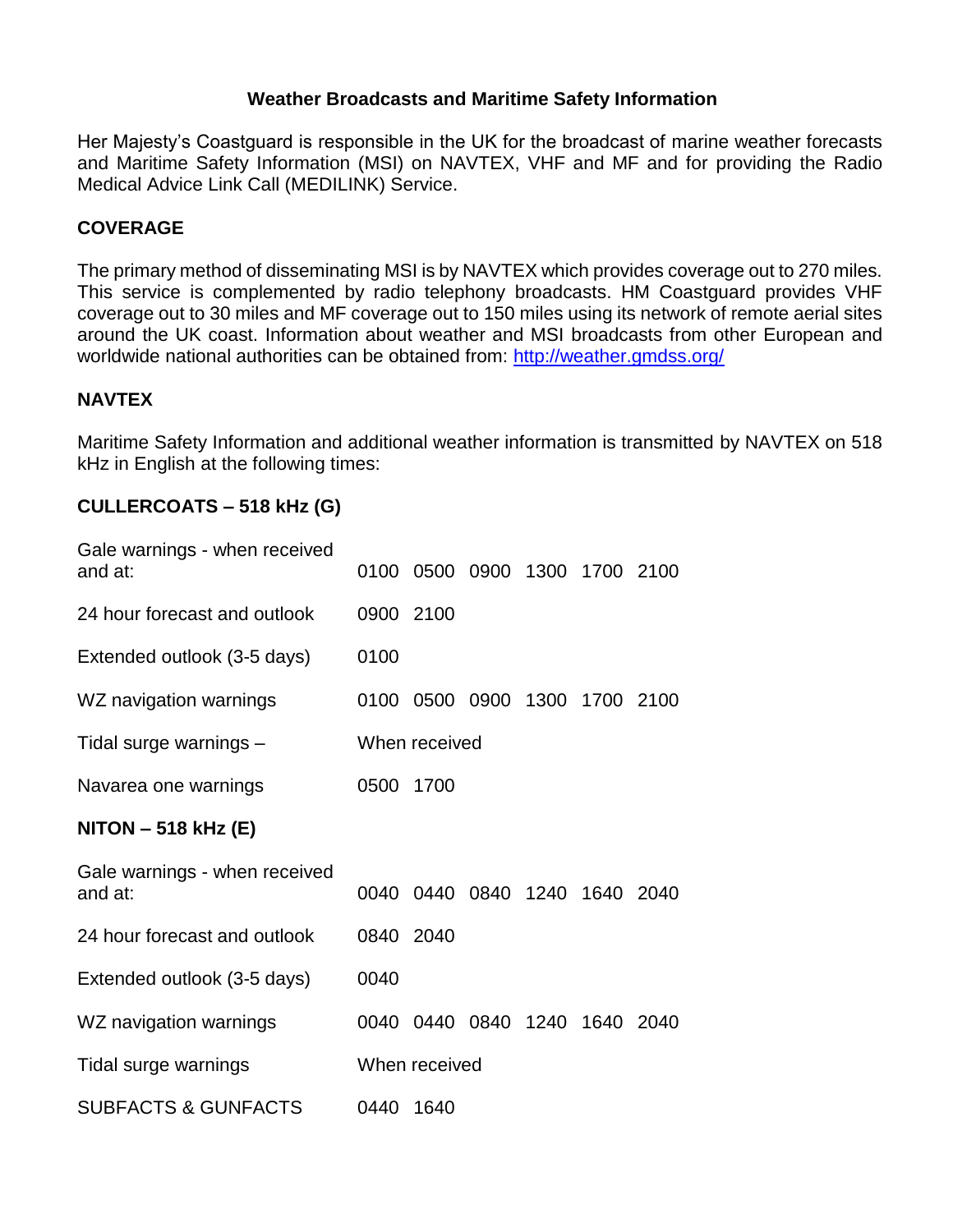| Navarea One Warnings |  | 0440 1640 |
|----------------------|--|-----------|
|----------------------|--|-----------|

### **PORTPATRICK - 518 kHz (O)**

| Gale warnings - when received<br>and at:                                   |           |  | 0220 0620 1020 1420 1820 2220 |  |
|----------------------------------------------------------------------------|-----------|--|-------------------------------|--|
| 24 hour forecast and outlook                                               | 0620 1820 |  |                               |  |
| Extended outlook (3-5 days)                                                | 0220      |  |                               |  |
| WZ navigation warnings                                                     |           |  | 0220 0620 1020 1420 1820 2220 |  |
| <b>SUBFACTS &amp; GUNFACTS</b>                                             | 0620 1820 |  |                               |  |
| Navarea one warnings                                                       | 0220 1420 |  |                               |  |
| OOSTENDE - 518 kHz (T)                                                     |           |  |                               |  |
| Gale warnings (Dover & Thames) 0310 0710 1110 1510 1910 2310               |           |  |                               |  |
| Weather forecast                                                           | 0710 1910 |  |                               |  |
| OOSTENDE - 518 kHz (V)                                                     |           |  |                               |  |
| Navigation warnings                                                        |           |  | 0200 0600 1000 1400 1800 2200 |  |
| Note: Weather information broadcast from this site is from Belgian sources |           |  |                               |  |
| MALIN HEAD - 518 kHz $(Q)$                                                 |           |  |                               |  |

Gale warnings (Irish Sea, Shannon, Rockall, Malin and Bailey) 0240 0640 1040 1440 1840 2240

Gale warnings and 24 Hour forecast - Shannon, Rockall, Malin and Bailey 0640 1840

Irish navigation warnings for North, NW and W coasts of Ireland and approaches. 0240 1040 1440 2240

#### **INSHORE WATERS FORECASTS AND STRONG WIND WARNINGS**

The 490 kHz NAVTEX service provides the inshore waters forecast (IWF) and also strong wind warning (SWW) on receipt. Current weather observations are broadcast once only at the next available broadcast schedule as shown below:

not the Met Office.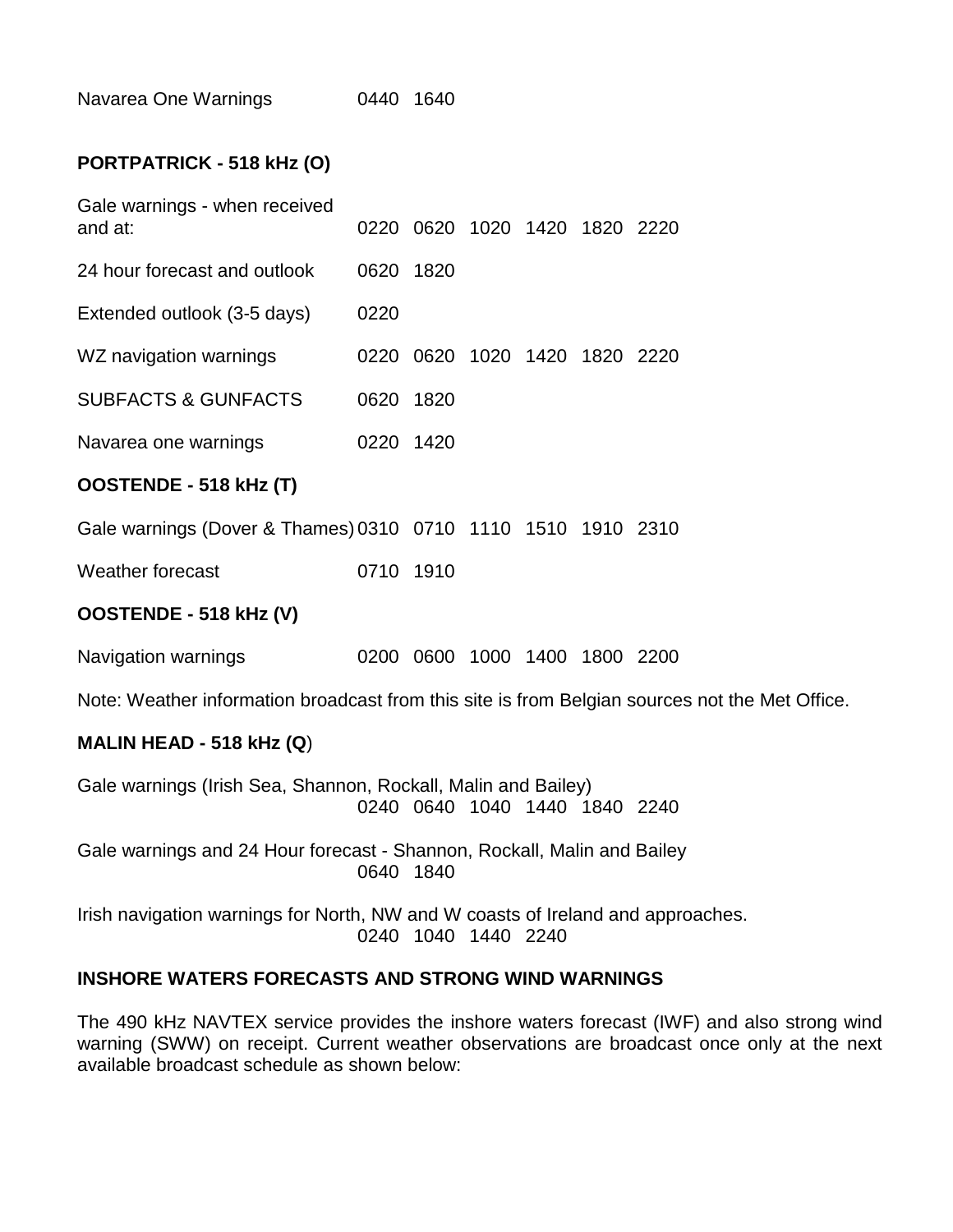# **CULLERCOATS - 490 kHz (U)**

| Inshore forecast - Areas 1 to 5 and 18<br>Current weather observations - | 0720 1120 1920 2320  |                          |      |
|--------------------------------------------------------------------------|----------------------|--------------------------|------|
| Eastern coastal areas                                                    | 0320 1120 1520 2320. |                          |      |
| <b>NITON - 490 kHz (I)</b>                                               |                      |                          |      |
| Inshore forecast - Areas 5 to 9 and 19<br>Current weather observations - | 0120 0520 1320 1720  |                          |      |
| South coastal areas and English Channel                                  | 0120 0920 1320 2120. |                          |      |
| PORTPATRICK - 490 kHz (C)                                                |                      |                          |      |
| Inshore Forecast - Areas 9 - 17<br>Current weather observations -        | 0020 0820 1220 2020  |                          |      |
| Western coastal areas                                                    | 0020 0420 1220 1620. |                          |      |
| Malin Head - 490 kHz (A)                                                 |                      |                          |      |
| Inshore forecast – Areas 13 to 17                                        |                      | 0000 0400 0800 1200 1600 | 2000 |

Note: NAVTEX provides information for its own area of coverage only. Make sure that you select the appropriate B1 transmitter identity for the area you are travelling towards as well as the area that you are currently operating in You must also make sure that the B2 subject indicator is set to 'V' in order to receive 490 data from UK sites. As well as the UK NAVTEX transmitters, in some locations, the service is well served by foreign NAVTEX transmitters broadcasting the 518 service in English.

### **RADIO TELEPHONY BROADCASTS**

Full MSI broadcasts will be made by radio telephony (R/T) twice a day. A new inshore waters forecast, and any gale or strong wind warnings, will be broadcast every three hours. All broadcast times shown are in Local Time.

### **FREQUENCIES**

MSI is broadcast on VHF channels 23, 84 or 86, (or exceptionally on channel 10). This prevents interference and allows broadcasts to be made simultaneously on two or more aerials. Because of the length of some broadcasts, this system minimises the delay in transmitting the information to all mariners.

### **NAVIGATIONAL WARNINGS**

UK coastal navigational warnings (WZ) and NAVAREA I warnings are provided by the UK Hydrographic Office. The primary means of disseminating this information is by NAVTEX and INMARSAT SAFETYNET. Coastal WZ are also broadcast on VHF and MF on selected aerials, when we receive them and at twelve hourly intervals (see broadcast schedules). Rig movements (RIGMOVES) and pipe-laying operations are not included within these broadcasts.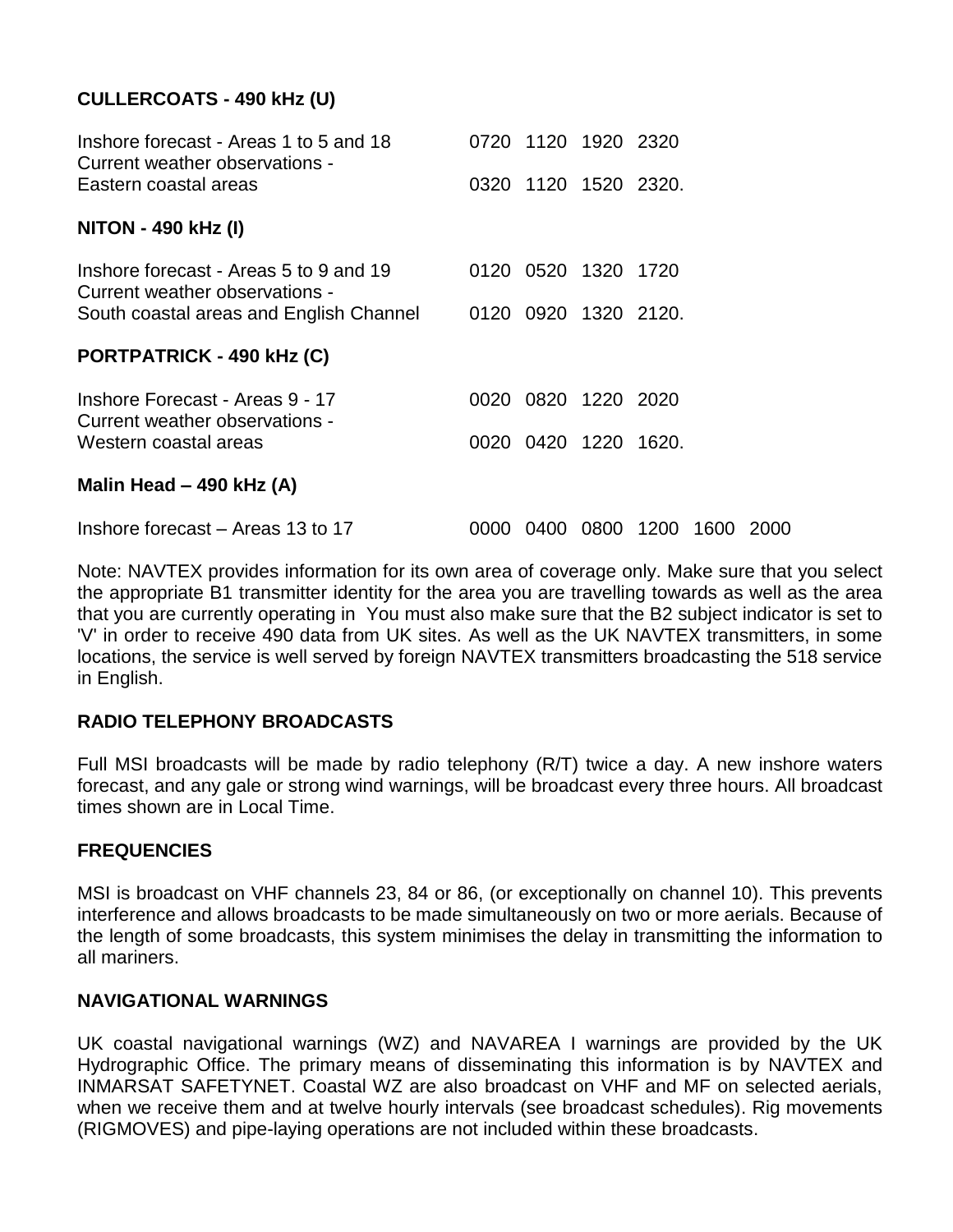Negative tidal surge warnings are issued as a WZ on receipt, and at hourly intervals until they are absorbed into the next regular broadcast.

# **METEOROLOGICAL WARNINGS**

Meteorological forecasts are broadcast at three hourly intervals and include inshore waters forecasts and gale warnings. Shipping forecasts for UK sea areas are broadcast twice daily. Gale warnings for UK sea areas are broadcast as soon as possible after we receive them and are valid for 24 hours unless cancelled. Any gale warning still in force after the 24 hour period will be renewed.

A strong wind warning (SWW) will be issued if the wind speed in an inshore waters forecast area is predicted to be force 6 or more and was not identified in the previous inshore waters forecast. SWW are valid only until the next new inshore waters forecast. These warnings will be broadcast on receipt and may be included in the repetition broadcast. The legend 'SWW' will be included in the inshore forecast to indicate that a strong wind warning is in operation for the time covered by the forecast.

You can also find latest marine observations; shipping forecasts and gale warnings; inshore waters forecasts and strong wind warnings on the Met Office website and the BBC Weather website.

An enhanced extended (3 to 5 day) outlook is provided on the 518 NAVTEX Service covering the shipping forecast areas and is grouped into three areas covered by Portpatrick, Cullercoats and Niton i.e. North Sea, English Channel and SW Approaches, West Coast and Atlantic.

### **Notes:**

- Average wind speed is given in the Beaufort scale; wind gusts may be up to 40% stronger than the averages which are quoted.
- The mean predicted wave height is quoted; therefore maximum waves may be up to twice the significant wave height stated.

### **VHF**

MSI will be broadcast by HM Coastguard on either VHF channels 23, 84, or 86, in the routines described below, at the times shown in the following table.

### **Routine A (VHF & MF)**

Full MSI broadcast - Gale Warnings<sup>1</sup>, The Local Inshore waters forecast and outlook, Shipping Forecast, WZ Navigation Warnings including Negative Tidal Surge Warnings<sup>2</sup>, SUBFACTS & GUNFACTS and the Three-Day Fisherman's Forecast, when and where appropriate.

### **Routine B (VHF Only)**

Gale Warnings<sup>1</sup>, The Local Inshore waters forecast and outlook.

<sup>1</sup> New gale warnings, storm warnings and navigation warnings will be broadcast (VHF & MF) when we receive them. Such warnings may be announced on DSC.

<sup>2</sup> Negative tidal surge warnings will be broadcast (VHF only) when we receive them, and at hourly intervals until the next scheduled routine broadcast. Such warnings may also be announced on DSC.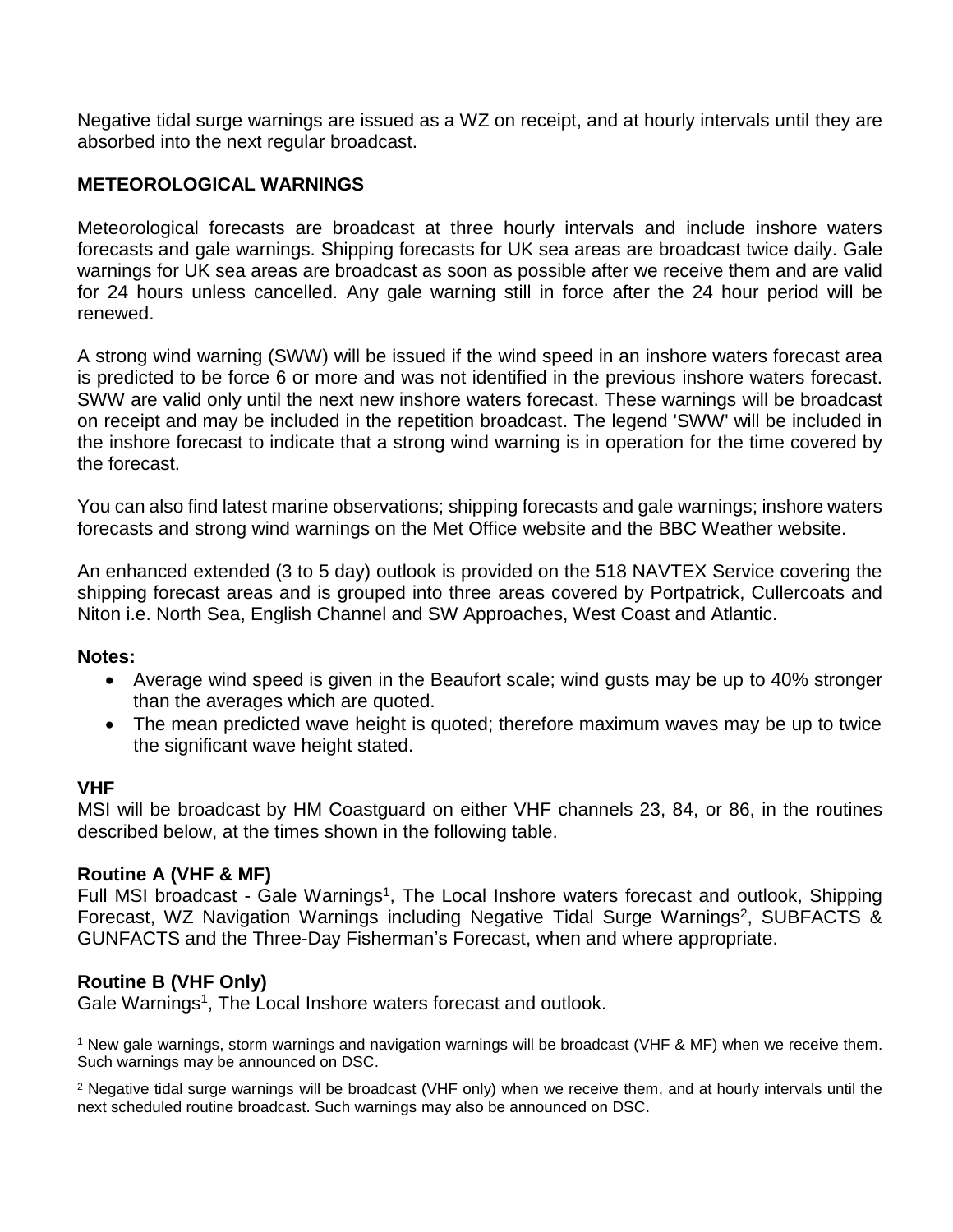|              | <b>Inshore</b><br><b>Forecast</b><br>Area | <b>Shipping</b><br><b>Forecast</b><br><b>Areas</b> | <b>MSI</b><br><b>Routine A</b><br><b>Broadcast</b> | <b>MSI</b><br><b>Routine B</b><br><b>Broadcast</b> | <b>Broadcast</b><br><b>Aerials</b> | <b>VHF</b><br><b>Channel</b><br>7<br><b>MF</b><br><b>Frequency</b> |
|--------------|-------------------------------------------|----------------------------------------------------|----------------------------------------------------|----------------------------------------------------|------------------------------------|--------------------------------------------------------------------|
|              |                                           |                                                    |                                                    | 0130                                               | <b>Durness</b>                     | 23                                                                 |
|              | Cape Wrath to                             | <b>Fair Isle</b>                                   | 0730                                               | 0430                                               | <b>Wideford Hill</b>               | 86                                                                 |
|              | Rattray Head,                             | Viking                                             | &                                                  | 1030                                               | <b>Noss Head</b>                   | 84                                                                 |
| 1            | including                                 | Cromarty                                           | 1930                                               | 1330                                               | Rosemarkie                         | 86                                                                 |
|              | Orkney                                    | <b>Forties</b>                                     |                                                    | 1630                                               | <b>Windy Head</b>                  | 23                                                                 |
|              |                                           |                                                    |                                                    | 2230                                               | <b>Gregness MF</b>                 | 2226 kHz                                                           |
|              |                                           |                                                    |                                                    | 0130                                               | Gregness                           | 86                                                                 |
|              |                                           | Cromarties                                         | 0730                                               | 0430                                               | Inverbervie                        | 23                                                                 |
|              | <b>Rattray Head</b>                       | <b>Forties</b>                                     | &                                                  | 1030                                               | <b>Fife Ness</b>                   | 84                                                                 |
| $\mathbf{2}$ | Berwick-<br>to                            | Forth                                              | 1930                                               | 1330                                               | Craigkelly                         | 23                                                                 |
|              | upon-Tweed                                |                                                    |                                                    | 1630                                               | St Abbs<br>Crosslaw                | 86                                                                 |
|              |                                           |                                                    |                                                    | 2230                                               | <b>Gregness MF</b>                 | 2226 kHz                                                           |
|              |                                           | <b>Cromarties</b>                                  |                                                    | 0150                                               |                                    |                                                                    |
|              |                                           | <b>Forties</b>                                     | 0750                                               | 0450                                               | <b>Newton</b>                      | 23                                                                 |
| 3            | Berwick-upon-                             | Forth                                              | &                                                  | 1050                                               | <b>Cullercoats</b>                 | 86                                                                 |
|              | <b>Tweed</b><br>to<br>Whitby              |                                                    | 1950                                               | 1350                                               | <b>Boulby</b>                      | 23                                                                 |
|              |                                           |                                                    |                                                    | 1650                                               | <b>Cullercoats MF</b>              | 1925 kHz                                                           |
|              |                                           |                                                    |                                                    | 2250                                               |                                    |                                                                    |
|              |                                           |                                                    |                                                    | 0150                                               | Ravenscar                          | 86                                                                 |
|              |                                           |                                                    | 0750                                               | 0450                                               | Flamborough                        | 23                                                                 |
|              | Whitby to                                 |                                                    | &                                                  | 1050                                               | Easington                          | 86                                                                 |
| 4            | <b>Gibraltar Point</b>                    | Humber                                             | 1950                                               | 1350                                               | <b>Skegness</b>                    | 84                                                                 |
|              |                                           |                                                    |                                                    | 1650                                               | <b>Cullercoats MF</b>              | 1925 kHz                                                           |
|              |                                           |                                                    |                                                    | 2250                                               |                                    |                                                                    |
|              |                                           |                                                    |                                                    |                                                    | Guy's Head                         | 23                                                                 |
|              |                                           |                                                    |                                                    | 0110                                               | Langham                            | 86                                                                 |
|              |                                           |                                                    | 0710                                               | 0410                                               | Trimingham                         | 23                                                                 |
|              | <b>Gibraltar Point</b>                    | <b>Thames</b>                                      | &                                                  | 1010                                               | Caister                            | 86                                                                 |
| 5            | to North                                  |                                                    | 1910                                               | 1310                                               | Lowestoft                          | 23                                                                 |
|              | Foreland                                  |                                                    |                                                    | 1610                                               | <b>Bawdsey</b>                     | 84                                                                 |
|              |                                           |                                                    |                                                    | 2210                                               | Walton                             | 23                                                                 |
|              |                                           |                                                    |                                                    |                                                    | <b>Bradwell</b>                    | 86                                                                 |
|              |                                           |                                                    |                                                    |                                                    | Shoeburyness                       | 23                                                                 |
| 6            |                                           |                                                    |                                                    | 0110                                               | North Foreland                     | 86                                                                 |
|              |                                           |                                                    | 0710                                               | 0410                                               | Langdon                            | 86                                                                 |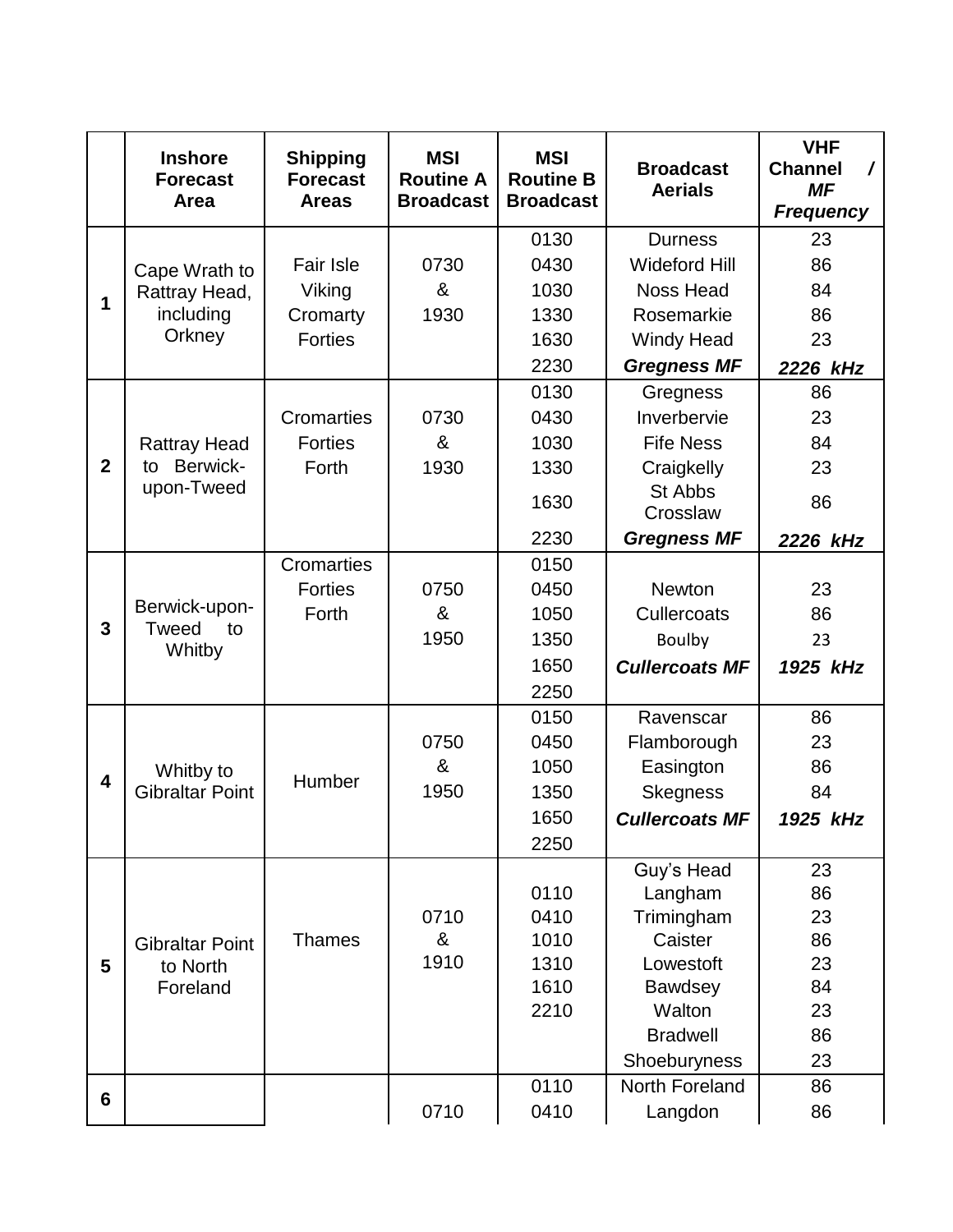|                | <b>North</b>                                                                                   | Dover<br>Wight                                                      | &<br>1910         | 1010<br>1310                                 | Fairlight<br>Newhaven                                                                                                                             | 84<br>86                                                 |
|----------------|------------------------------------------------------------------------------------------------|---------------------------------------------------------------------|-------------------|----------------------------------------------|---------------------------------------------------------------------------------------------------------------------------------------------------|----------------------------------------------------------|
|                | Foreland to<br><b>Selsey Bill</b>                                                              |                                                                     |                   | 1610<br>2210                                 |                                                                                                                                                   |                                                          |
| $\overline{7}$ | Selsey Bill to<br>Lyme Regis                                                                   | Wight<br>Portland                                                   | 0730<br>&<br>1930 | 0130<br>0430<br>1030<br>1330<br>1630<br>2230 | Boniface Down<br><b>Needles</b><br><b>St Albans Head</b><br>Grove<br><b>Beer Head</b>                                                             | 23<br>86<br>23<br>84<br>86                               |
| 8              | Lyme Regis to<br>Lands End,<br>including the<br><b>Isles of Scilly</b>                         | Portland<br>Plymouth<br>Sole<br>Fastnet<br><b>Biscay</b><br>Fitzroy | 0710<br>&<br>1910 | 0110<br>0410<br>1010<br>1310<br>1610<br>2210 | <b>Scillies</b><br>Lizard<br>Falmouth<br>Fowey<br>Rame Head<br><b>East Prawle</b><br>Dartmouth<br><b>Berry Head</b><br><b>Scillies MF</b>         | 86<br>23<br>84<br>10<br>86<br>84<br>10<br>23<br>1880 kHz |
| 9              | Lands End to<br><b>St Davids</b><br>Head,<br>including the<br><b>Bristol</b><br>Channel        | Shannon<br>Fastnet<br>Lundy                                         | 0750<br>&<br>1950 | 0150<br>0450<br>1050<br>1350<br>1650<br>2250 | St Ann's Head<br>Tenby<br>St Hilary<br>Severn Bridge<br><b>Combe Martin</b><br><b>Hartland Point</b><br><b>Trevose Head</b><br><b>Scillies MF</b> | 84<br>84<br>23<br>86<br>23<br>86<br>84<br>1880 kHz       |
| 10             | <b>St Davids</b><br><b>Head to Great</b><br>Orme's Head,<br>Including St<br>Georges<br>Channel | Irish Sea                                                           | 0750<br>&<br>1950 | 0150<br>0450<br>1050<br>1350<br>1650<br>2250 | <b>Great Orme</b><br><b>South Stack</b><br>Blaenplwyf<br><b>Dinas Head</b>                                                                        | 86<br>23<br>84<br>86                                     |
| 11             | <b>Great Orme</b><br>Head to the<br>Mull of<br>Galloway                                        | <b>Irish Sea</b>                                                    | 0730<br>&<br>1930 | 0130<br>0430<br>1030<br>1330<br>1630<br>2230 | Moel-y-parc<br>Caldbeck<br>Langthwaite                                                                                                            | 23<br>23<br>84                                           |
| 12             | Isle of Man                                                                                    | Irish Sea                                                           | 0730<br>&         | 0130<br>0430<br>1030                         | Snaefell                                                                                                                                          | 86                                                       |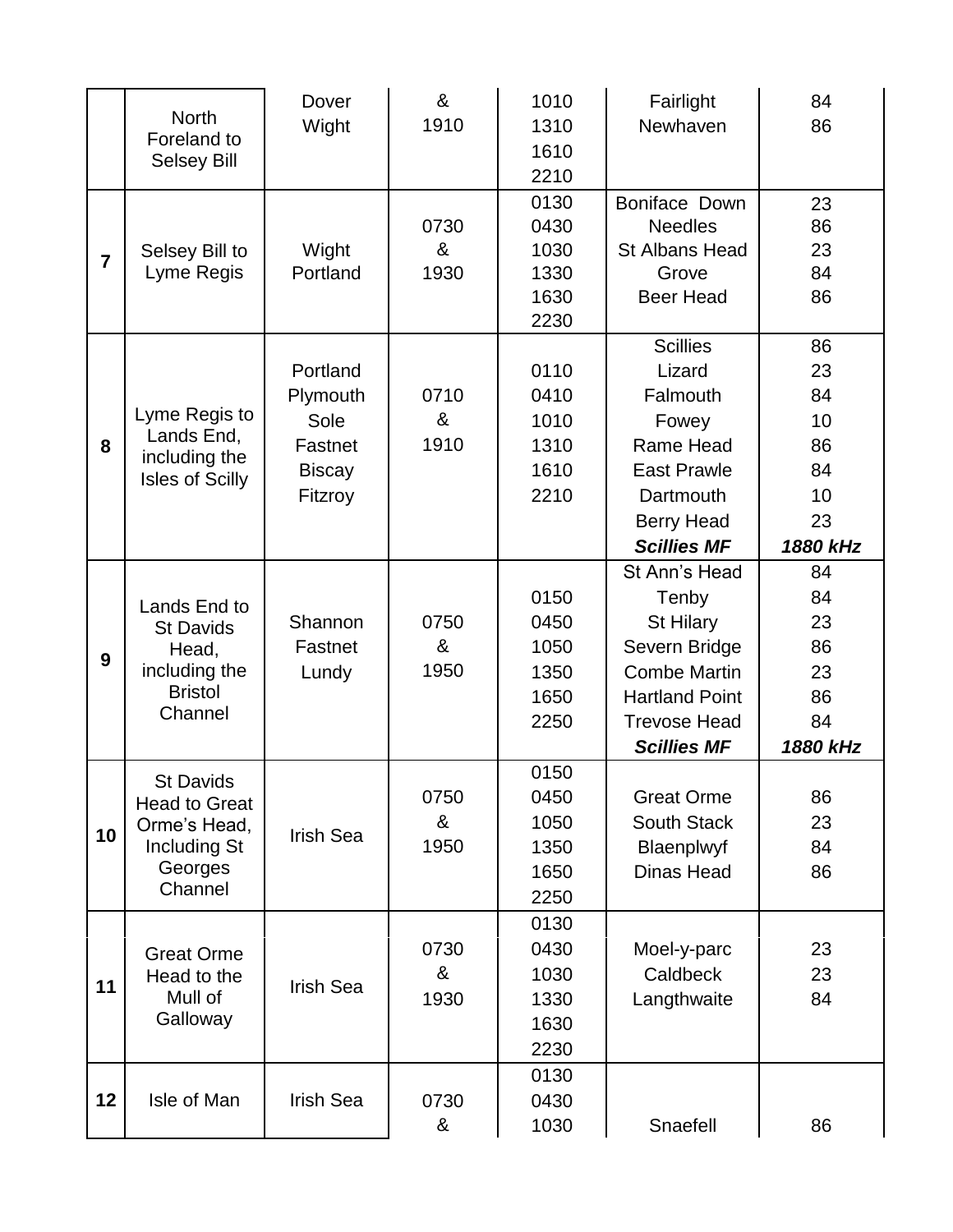|    |                       |                   | 1930 | 1330 |                            |          |
|----|-----------------------|-------------------|------|------|----------------------------|----------|
|    |                       |                   |      | 1630 |                            |          |
|    |                       |                   |      | 2230 |                            |          |
|    |                       |                   |      | 0210 | Limavady                   | 84       |
|    |                       |                   | 0810 | 0510 | <b>West Torr</b>           | 86       |
|    | Lough Foyle           | <b>Irish Sea</b>  | &    | 1110 | <b>Black Mountain</b>      | 23       |
| 13 | to Carlingford        | Rockall           | 2010 | 1410 | <b>Orlock Head</b>         | 84       |
|    | Lough                 | Malin             |      | 1710 | Loch Navar                 | 86       |
|    |                       |                   |      | 2310 | <b>Slieve Martin</b>       | 86       |
|    |                       |                   |      |      |                            |          |
|    | Mull of               |                   |      | 0210 |                            |          |
|    | Galloway to           |                   | 0810 | 0510 | Greenock                   | 84       |
|    | Mull of Kintyre       | <b>Irish Sea</b>  | &    | 1110 | Law Hill                   | 86       |
| 14 | including the         | Malin             | 2010 | 1410 | <b>Rhu Stafnish</b>        | 10       |
|    | Firth of Clyde        |                   |      | 1710 |                            |          |
|    | and North             |                   |      | 2310 |                            |          |
|    | Channel               |                   |      |      |                            |          |
|    |                       |                   |      | 0210 | Kilchiaran                 | 84       |
|    | Mull of Kintyre       | Rockall           | 0810 | 0510 | South Knapdale             | 23       |
|    | to                    | Malin             | &    | 1110 | Glengorm                   | 84       |
| 15 | Ardnamurchan          |                   | 2010 | 1410 | <b>Tiree</b>               | 23       |
|    | Point                 |                   |      | 1710 | Torosay                    | 10       |
|    |                       |                   |      | 2310 | <b>Tiree MF</b>            | 1883 kHz |
|    |                       |                   |      | 0110 | Portnaguran                | 23       |
|    |                       |                   | 0710 | 0410 | Melvaig                    | 86       |
|    |                       |                   | &    | 1010 | Rodel                      | 84       |
| 16 | The Minch             | <b>Hebrides</b>   | 1910 | 1310 | <b>Skriag</b>              | 10       |
|    |                       |                   |      | 1610 | Drumfearn                  | 23       |
|    |                       |                   |      | 2210 | Arisaig                    | 86       |
|    |                       |                   |      | 0110 |                            |          |
|    |                       |                   | 0710 | 0410 | <b>Butt of Lewis</b>       | 10       |
|    | Ardnamurchan          | Rockall           | &    | 1010 | Forsnaval                  | 84       |
| 17 | Point to Cape         | <b>Hebrides</b>   | 1910 | 1310 | Clettraval                 | 23       |
|    | Wrath                 |                   |      | 1610 | <b>Barra</b>               | 10       |
|    |                       |                   |      | 2210 | <b>Butt of Lewis</b><br>ΜF | 1743 kHz |
|    |                       | Faeroes           |      | 0110 |                            |          |
|    | <b>Shetland Isles</b> | <b>Fair Isle</b>  | 0710 | 0410 | Saxavord                   | 23       |
|    | and 60                | Viking            | &    | 1010 | <b>Fitful Head</b>         | 23       |
| 18 | nautical mile         | <b>N</b> Ultshire | 1910 | 1310 | Lerwick                    | 84       |
|    | raduis                | <b>S</b> Ultshire |      | 1610 | Collafirth                 | 86       |
|    |                       |                   |      | 2210 | <b>Shetland MF</b>         | 1770 kHz |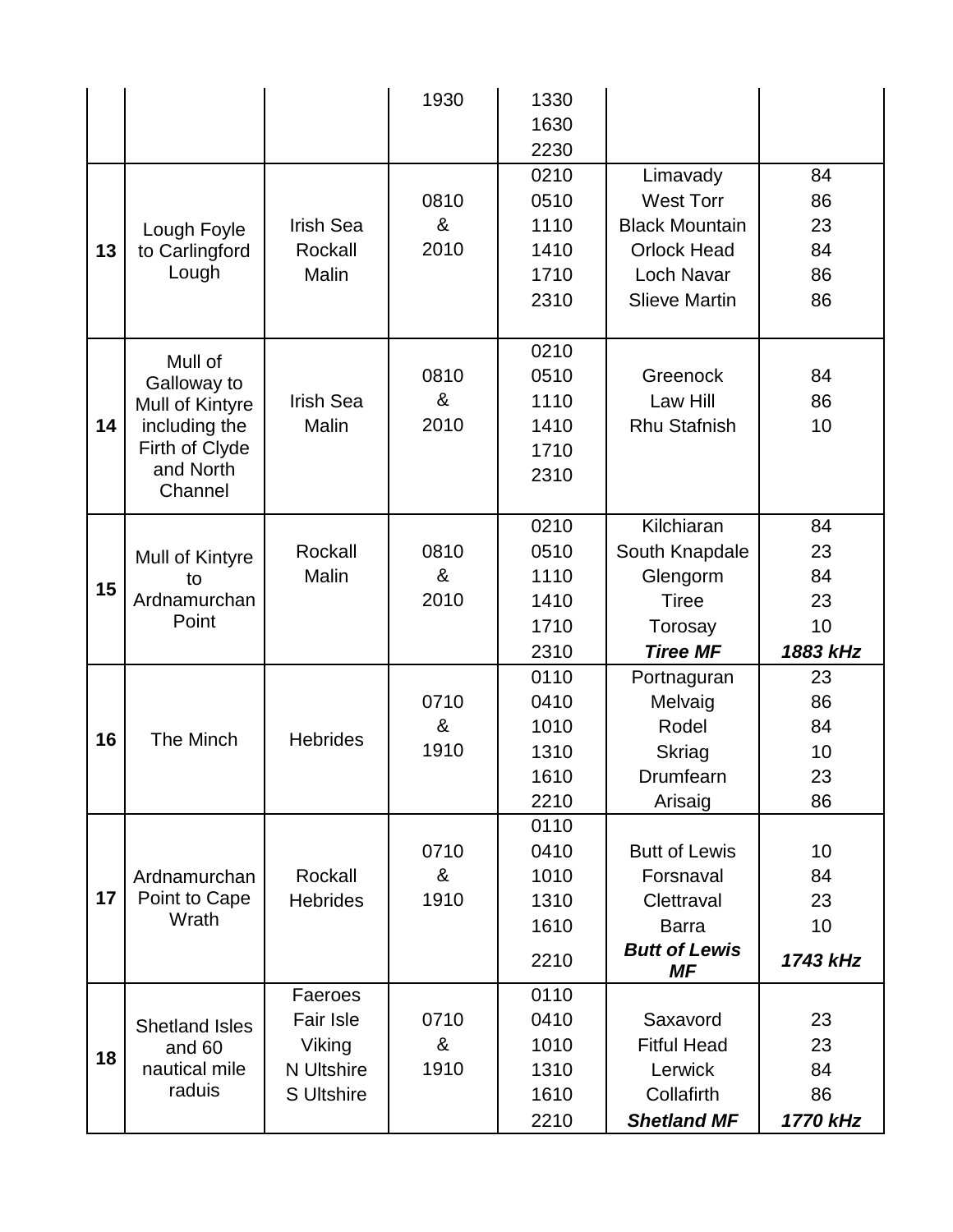### **MF**

For the time being, MSI Broadcasts will continue to be broadcast from the following MF Radio Sites on the designated frequencies shown below, with an initial announcement on 2182 kHz MF.

|           | <b>MF Radio Site</b> | <b>Frequency</b> | <b>Routine A</b> |
|-----------|----------------------|------------------|------------------|
|           | <b>Tiree</b>         | 1883 kHz         | 0810, 2010*      |
|           | • Shetland           | 1770 kHz         | 0710, 1910       |
|           | • Butt of Lewis      | 1743 kHz         | 0710, 1910*      |
|           | • Scillies           | 1880 kHz         | 0710, 1910       |
| $\bullet$ | Gregness             | 2226 kHz         | 0730, 1930       |
|           | Cullercoats          | 1925 kHz         | 0750, 1950       |

Three-day forecasts, primarily for the benefit of fishing fleets in the North Sea, Northern and Western Isles and the South Western Approaches, are broadcast from 1st October until 31st March. The three day forecast will be broadcast as part of the standard MSI schedule times. These broadcasts are made twice daily on MF.

| Shetland             | Northern North Sea including sea areas: Fair Isle, Viking, Cromarty<br>and Forties.                |
|----------------------|----------------------------------------------------------------------------------------------------|
| Gregness             | Northern North Sea including sea areas: Viking, Cromarty, Forth,<br>Forties, Fisher and Fair Isle. |
| <b>Cullercoats</b>   | Southern North Sea including sea areas: Tyne Dogger, German Bight,<br>Humber and Thames.           |
| <b>Scillies</b>      | South Western Approaches including sea areas: Plymouth, Fastnet,<br>Shannon, Sole and Fitzroy.     |
| <b>Butt of Lewis</b> | North Western Approaches including sea areas: Malin, Hebrides,<br>Rockall, Faeroes.                |

\*These Broadcasts may also include GUNFACTS and SUBFACTS information on MF relevant to North Atlantic NATO exercises, but only when advised by the Ministry of Defence.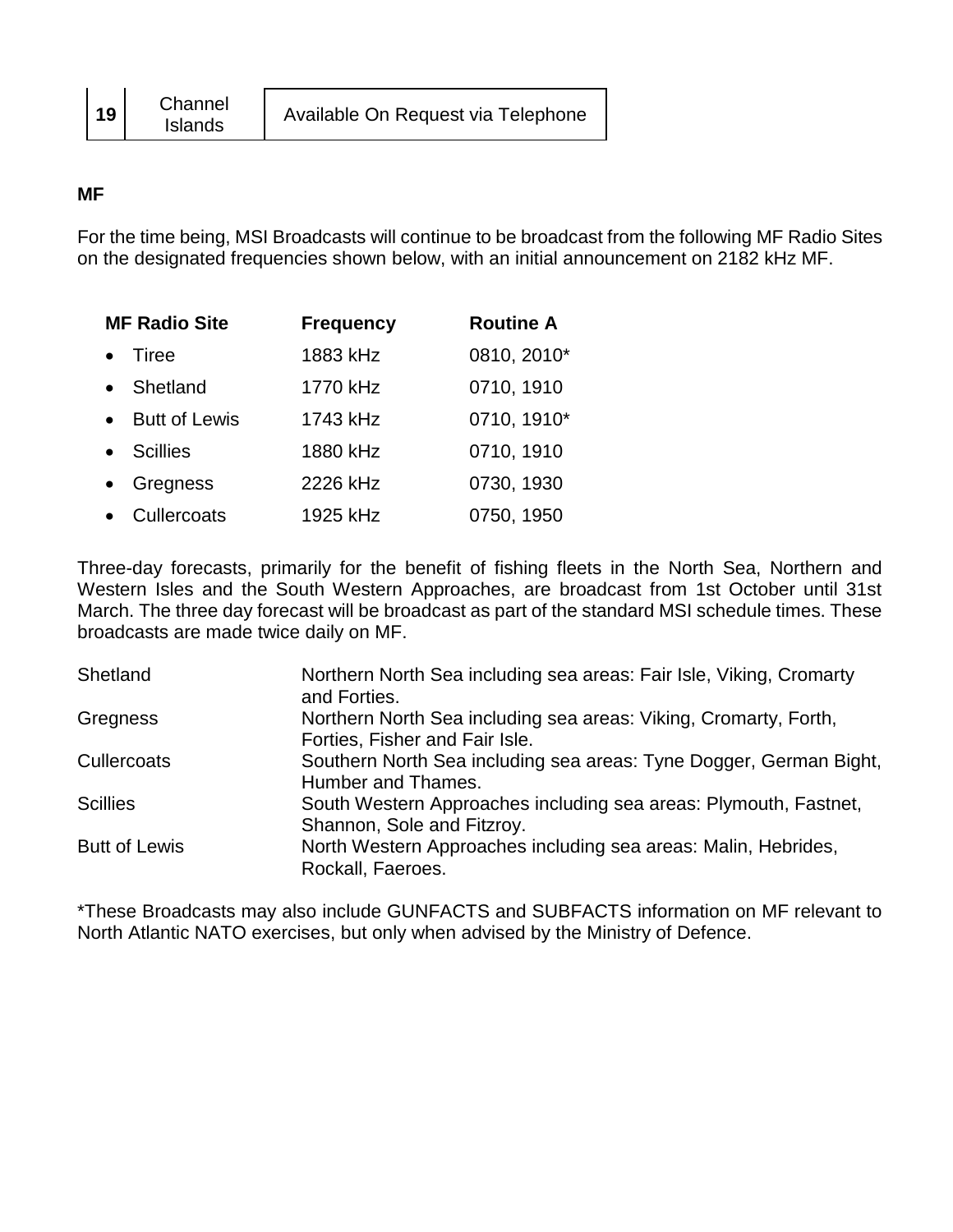# **BBC RADIO 4 WEATHER BULLETINS**

Radio 4 broadcasts weather bulletins as follows:

|      | 0048 LW, MW, FM | Gale warnings, shipping forecast, weather reports from coast stations<br>and the inshore waters forecast. |
|------|-----------------|-----------------------------------------------------------------------------------------------------------|
|      | 0520 LW, MW, FM | Gale warnings, shipping forecast, weather reports from coast stations<br>and the inshore waters forecast. |
| 1201 | I W             | Gale warnings and shipping forecast.                                                                      |

1754 LW, (FM Weekends only) Gale warnings and shipping forecast

### **RADIO MEDICAL ADVICE LINK CALLS (MEDILINK)**

If the Master or Skipper of any vessel requires medical advice, they should contact the Coastguard on VHF channel 16 (156.8 MHz), VHF or MF DSC, requesting "Radio Medical Advice". In an urgent situation, you should broadcast an Individual Urgency alert using VHF or MF DSC followed by a call VHF channel 16 or MF 2182 kHz, and Using the Standard Marine Communication Phrase "PAN PAN".

The Coastguard will give priority to requests for Radio Medical Advice. A doctor from a hospital participating in the radio medical advice service will be contacted by telephone and will be linked to the vessel through the Coastguard via an appropriate VHF channel or MF frequency. While the call is being placed, the coastguard will establish additional information with the vessel relating to position, a description of the vessel, and if appropriate, brief details of the casualty.

VHF Channels 23, 84 or 86 permit duplex working and will normally be used for these medi-link calls.

Note: The radio medical advice service is free of charge. All radio and telephone traffic to and from The Coastguard Service is recorded for the purposes of public safety, preventing and detecting crime.

# **REQUESTS FOR MEDICAL ASSISTANCE**

The master or skipper of a vessel requesting medical assistance or evacuation for an injured or sick person must seek Radio Medical Advice before HM Coastguard arranges any rescue. While the call is being placed, the Coastguard will seek to obtain some additional information and may put rescue resources on standby. In exceptional cases, the Coastguard may send a lifeboat or helicopter, but it is obliged to arrange a Radio Medical Advice call for the vessel in all cases.

### **EVACUATION OF A SICK OR INJURED PERSON FROM A VESSEL**

Taking into account the symptoms and implications of the patient's condition, the doctor will determine a course of action. This could be to treat on board, proceed to nearest or next port, or to evacuate. The doctor and the Coastguard will discuss the need and priority, as well as the options, before agreeing a course of action. Medical evacuation cannot be arranged on the advice of a physician outside the Radio Medical Advice service. Therefore all requests for medical assistance must be arranged through this service.